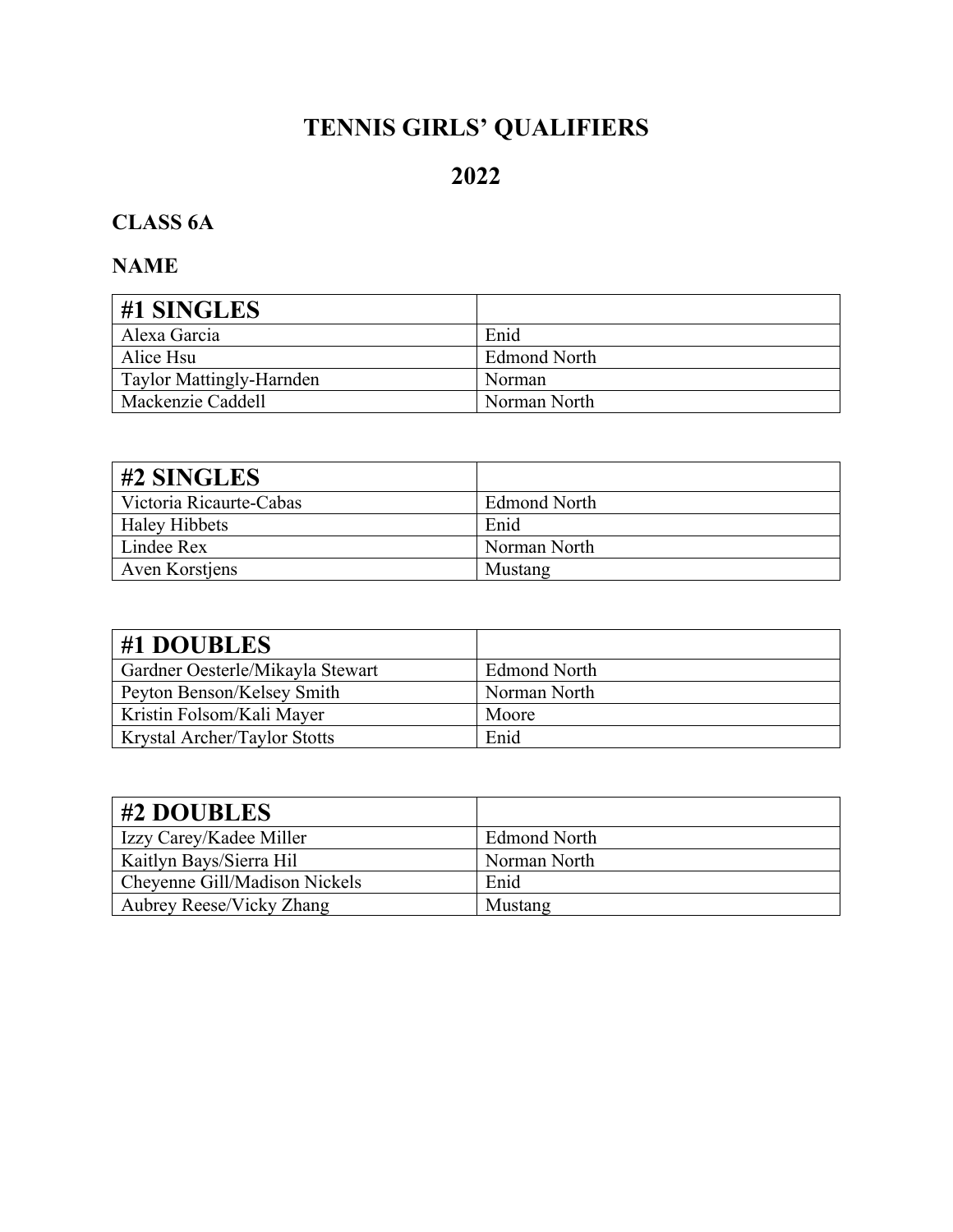## **CLASS 6A**

| #1 SINGLES       |                        |
|------------------|------------------------|
| Lauren Krise     | <b>Edmond Memorial</b> |
| Samantha Nguyen  | Southmoore             |
| Leah Edwards     | Stillwater             |
| <b>Rylee Day</b> | Edmond Santa Fe        |

| $\#2$ SINGLES        |                        |
|----------------------|------------------------|
| Campbell Christensen | <b>Edmond Memorial</b> |
| Maggie Norwood       | Stillwater             |
| Lana Doughan         | Edmond Santa Fe        |
| <b>Gracey Graham</b> | Southmoore             |

| #1 DOUBLES                     |                        |
|--------------------------------|------------------------|
| Anna Grace Boggs/Olivia Orgill | <b>Edmond Memorial</b> |
| Josie Leffingwell/Alaina Ropp  | Stillwater             |
| Makensie Butler/Chloe Perchez  | Choctaw                |
| Reagan Eskew/Ryenn Fuentes     | Yukon                  |

| #2 DOUBLES                    |                        |
|-------------------------------|------------------------|
| Lauren Ruff/Julia Spaulding   | <b>Edmond Memorial</b> |
| Shelby Massengale/Kayman Ross | Choctaw                |
| Jenna Lucas/Alyssa Wilkinson  | Edmond Santa Fe        |
| Lydia Park/Marya Trevino      | Lawton                 |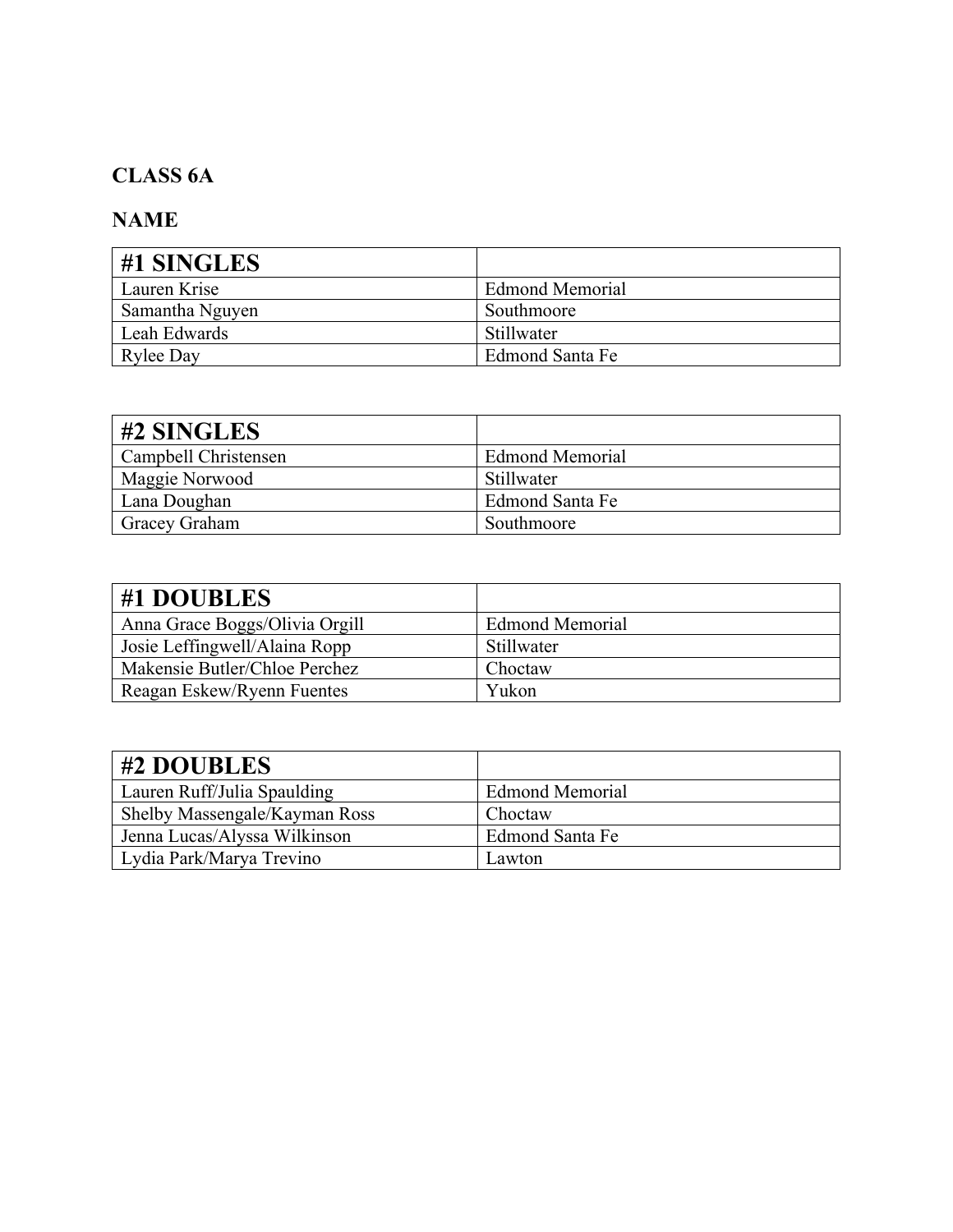## **CLASS 6A**

| #1 SINGLES    |                     |
|---------------|---------------------|
| Lizzy Gilbert | Owasso              |
| Emma Turner   | Deer Creek-Edmond   |
| Chloe Ziegler | <b>Broken Arrow</b> |
| Esther Zhu    | Booker T Washington |

| #2 SINGLES         |                   |
|--------------------|-------------------|
| Anna Pasquali      | Deer Creek-Edmond |
| Ines Gonzales-Nava | Broken Arrow      |
| Adrienne Steffey   | Owasso            |
| Ryleigh Miller     | Union             |

| #1 DOUBLES                     |                     |
|--------------------------------|---------------------|
| Sindhya Atturu/Paige Ludlam    | Deer Creek-Edmond   |
| Jenna Mitsdarfer/Gracie Pereff | Union               |
| Jessica Barnes/Avery Jones     | <b>Broken Arrow</b> |
| Kristen Range/Sydney Swift     | Owasso              |

| #2 DOUBLES                        |                     |
|-----------------------------------|---------------------|
| Ashley Pacilio/Savanna Rogers     | Union               |
| Madelyn Messenger/Danielle Walker | <b>Broken Arrow</b> |
| Ainsley Akin/Ever Owen            | Deer Creek-Edmond   |
| Kaden Nelson/Kyra Taylor          | Owasso              |